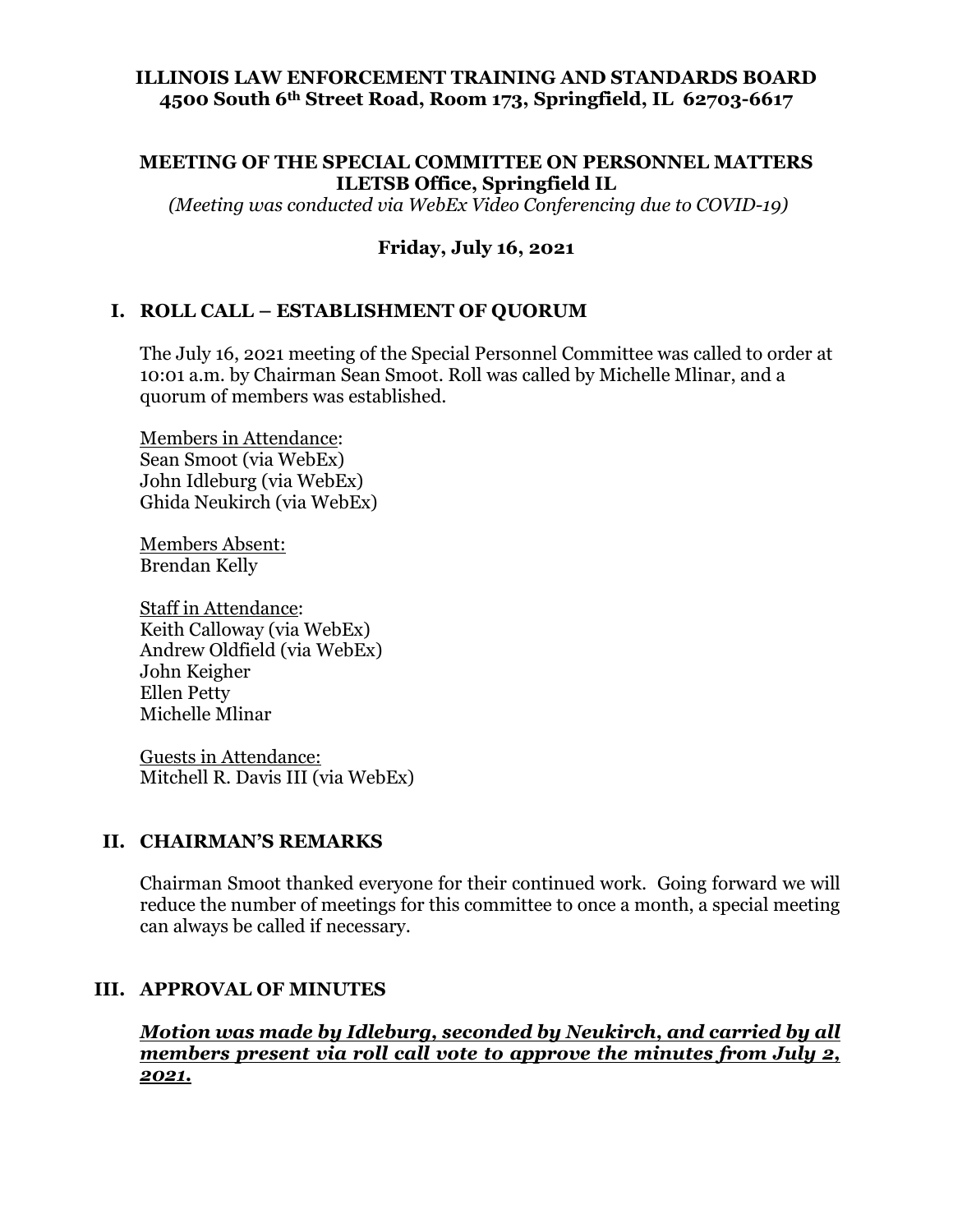*Motion was made by Neukirch, seconded by Idleburg, and carried by all members present via roll call vote to approve the minutes on July 6, 2021.*

### **IV. STATUS OF REMAINING "RED DOT" POSITIONS**

Petty commented that we are finally making headway.

1. Assistant to Legal Counsel – Administrative Assistant (Merit Comp) – submitted to CMS Labor on July  $7<sup>th</sup>$  for exclusion from bargaining unit due to confidentiality of work they will be performing.

The following three positions opened up on Wednesday and we already have close to 50 applications.

- 2. Cert Specialist Executive I posted on SuccessFactors, closes July 28th
- 3. Cert Specialist Executive II posted on SuccessFactors, closes July 28th
- 4. FOIA/Records Officer Executive II posted on SuccessFactors, closes July  $28<sup>th</sup>$

These three positions are all 4d3 positions, we have had a huge response for these as well.

- 5. Chief Fiscal Officer posted on SuccessFactors, closes July 25th
- 6. Associate Director of Information Services posted on SuccessFactors, closes July 25th
- 7. Deputy Director of Training posted on SuccessFactors, closes July 25th

The next two positions are still at Examining, hoping to hear back soon. She indicated that she was in a meeting this morning and they were discussing the backlog Examining is currently experiencing.

- 8. Network Administrator Information Systems Analyst II Promotional Applications at Examining since 5/6/21
- 9. Field Investigator Police Training Specialist (Cook County) External Apps at Examining since  $5/6/21$  – received notice of grades available on  $6/25$ , but there were several issues identified – examining to review and fix issues & advise when grades have been updated in system.
- 10. Mandated Training Manager Public Service Administrator Opt 7 Posting Closed  $6/4/21 - 4$  of 22 candidates meet minimum qualifications – Four interviews concluded on July 9th, currently awaiting compliance review via SuccessFactors.

Neukirch asked for confirmation that we received Chief Cobb's resignation from the Board and was advised the resignation had been received.

11. Deputy Director of Operations – candidate Chief Cobb accepted appointment to begin on August 16th.

# **V. STATUS OF "ORANGE DOT" POSITIONS**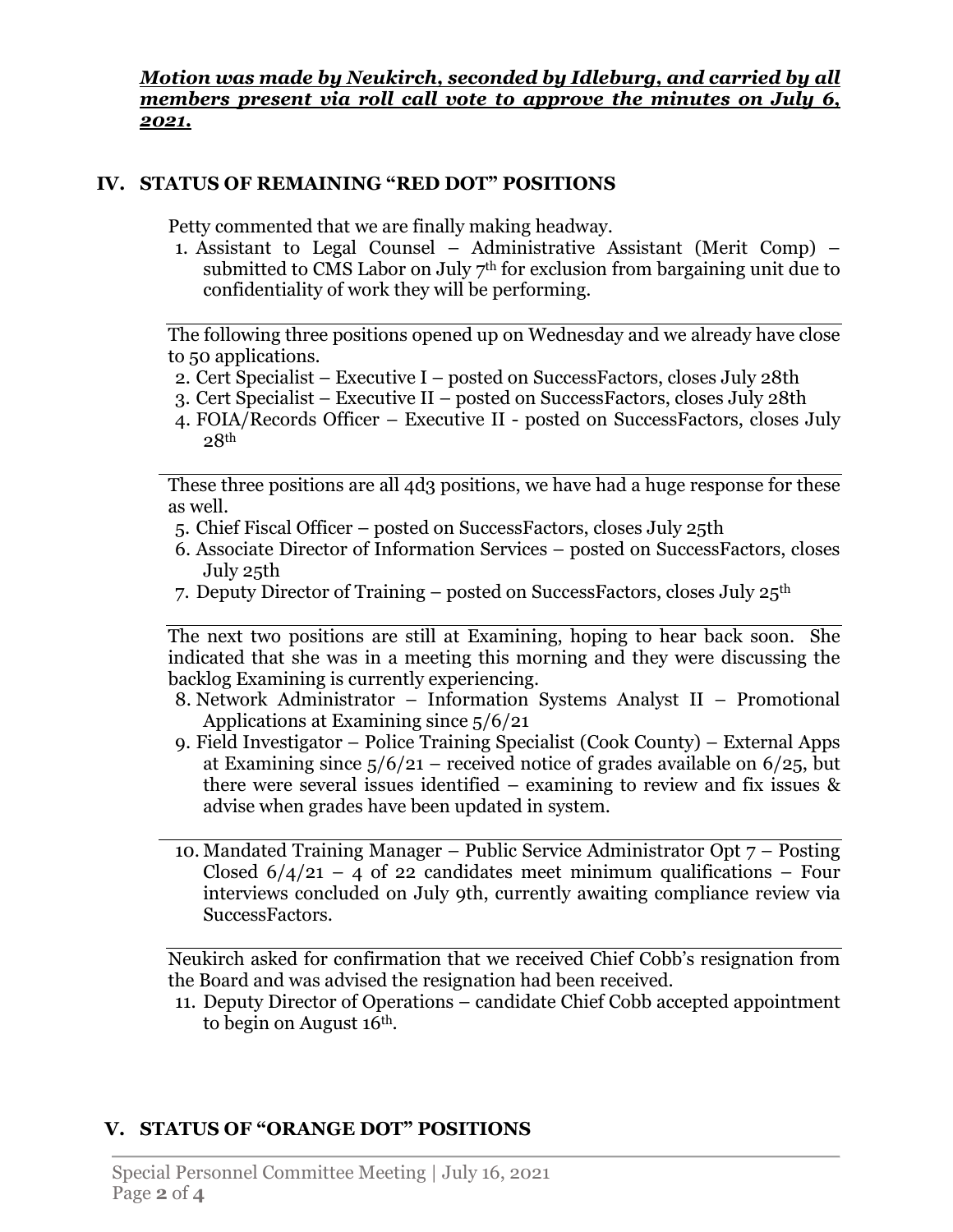Petty stated that number three was included with the Red Dot positions above, we have opened up and posted two of these positions. She will be working on numbers one and two in the near future. Once those are up and running she will move to the remaining positions. Things are currently taking longer to process, but Petty anticipates the remaining positions should be ready to post by the end of next month.

- 1. Field Investigator Police Officer III (Lead Worker) CMS-104 next in line for development
- 2. Hearing Officer/Prosecutor PSA Opt 8L 4d5 (Lead Worker) CMS-104 next in line
- 3. Cert Specialist Executive I posted on SuccessFactors, closes July 28th
- 4. Field Investigator Police Officer II CMS-104 next in line for development
- 5. Curriculum Legal Specialist PSA Opt 8L 4d5 CMS-104 to be developed
- 6. Accountant/GATA Officer Exec I Existing, needs approval of minor updates
- 7. Internal Tech Support Specialist ISA III Opt W CMS-104 to be developed
- 8. Assistant to HR Manager Human Resources Associate CMS-104 to be developed
- 9. Internal Auditor & Procurement Exec I CMS-104 to be developed
- 10. Confidential Secretary Private Secretary II (4d1 Cook Co.) Existing, ready to be appointed

### **VI. RECENT PERSONNEL MATTERS**

Interim Director Calloway stated going forward, and to remain transparent, our new policy will be to post all Exempt positions. Though the Director would retain the right to appoint the person of his choice. Calloway will send a memo to the Board reflecting this.

Neukirch asked when the Board would convene in closed session again. Smoot commented that he anticipated it would soon when it is decided to authorize the retention of legal counsel.

Chief Davis commented that he has been working on securing legal counsel and the delay is from a financial standpoint, they are trying to secure funding. Davis and Smoot met yesterday with representatives from the Lt. Governor's office, they are not dragging their feet on this, they are just making sure everything is done properly.

Chief Davis asked for more insight on Chief Cobb being brought in, the process and the necessity. Calloway stated with Deputy Director Pingolt retiring and Director Fischer being placed on administrative leave, it left him as the only person in senior management, and with him traveling between Chicago and Springfield someone needs to be in the office. Director Fischer had already vetted and interviewed Chief Cobb for the Deputy Director position and thought he would be a good fit, and we need to get him onboard. Calloway stated we have a huge task ahead of us in the next five months with this reform bill and we must get this done. Failure is not an option; Chief Cobb will work to help move the Board forward.